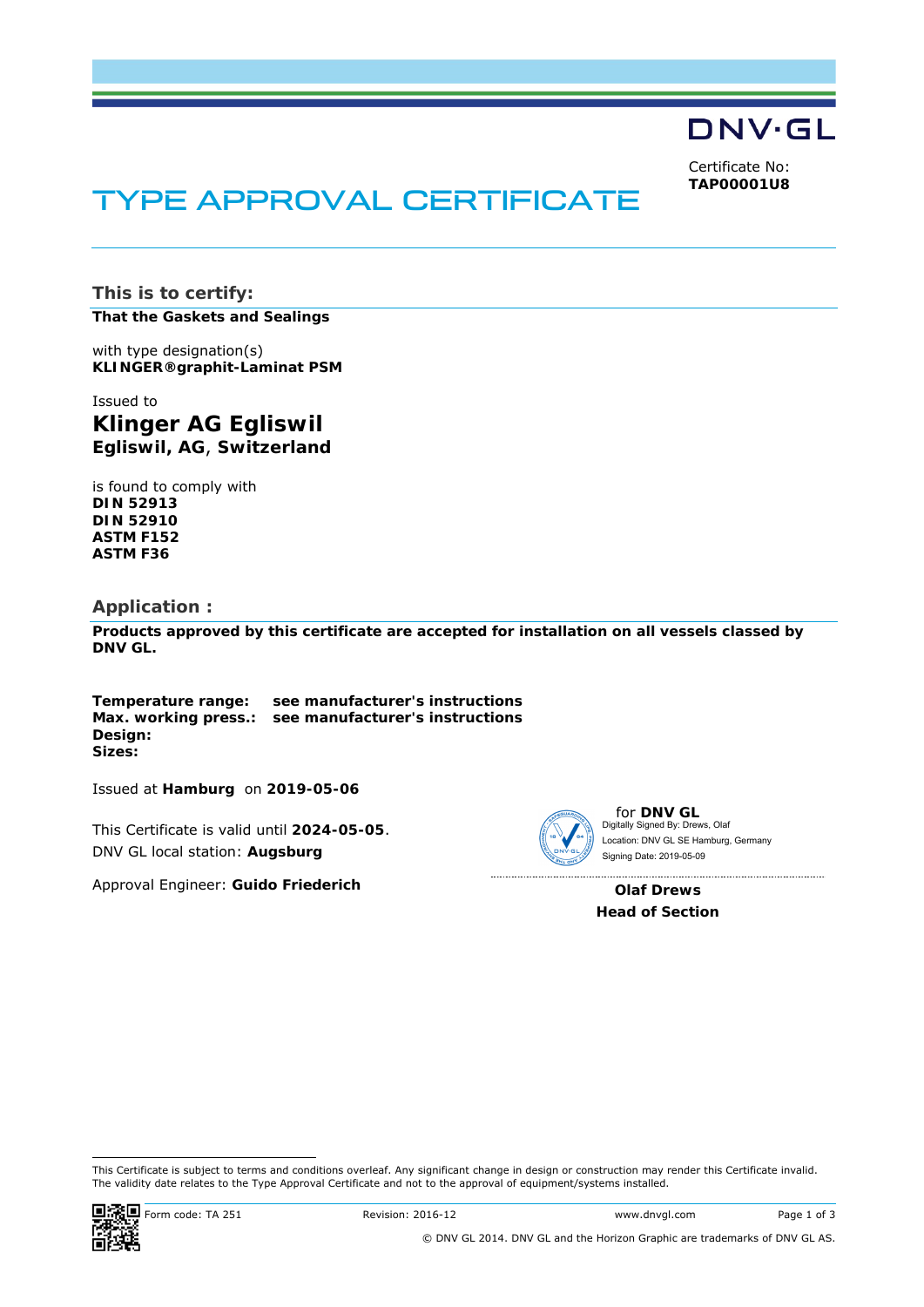Job Id: **262.1-030279-1**  Certificate No: **TAP00001U8**

## **Product description**

#### **KLINGER®graphit-Laminat PSM**

Gasket material designed and fabricated of graphite with a 0,1mm inserted stainless steel sheet.

Stainless steel material types: EN 1.4401 / AISI 316

Dimensions:

Sizes:  $1000 \times 1000$  mm; 2000 $\times 1000$ ; 1500 $\times 1500$ <br>Tolerances: Thickness ± 5% acc. DIN 28091-1 Thickness  $\pm$  5% acc. DIN 28091-1 Length  $\pm$  5 mm, width  $\pm$  5 mm

Technical data for KLINGERmilam®PSM gaskets :

| Technical data                    | Standard         | <b>PSM</b>          | Unit              |
|-----------------------------------|------------------|---------------------|-------------------|
| Purity of Graphite                |                  | min. 98             | $\frac{0}{0}$     |
| Density of Graphite               |                  | $1.0 \pm 5\%$       | q/cm <sup>3</sup> |
| Chloride content of graphit layer |                  | $\leq 50$           | ppm               |
| Tang insert / thickness           | AISI 316         | 0,1                 | mm                |
| Compressibility                   | ASTM F36A        | $25 - 45$           | $\%$              |
| Recovery                          | ASTM F36A        | $10 - 20$           | $\%$              |
| Stress relaxion                   | <b>DIN 52913</b> | $\geq 46$           | <b>MPa</b>        |
| Continuous Service temperature    |                  | max. $450 °C$       | °C                |
| <b>Stress</b>                     |                  | $\leq 100$          | <b>MPa</b>        |
| <b>Thickness</b>                  |                  | 0,6; 0,8; 1,0; 1,5; | mm                |
|                                   |                  | 2,0; 3,0            |                   |
|                                   |                  |                     |                   |

# **Application**

The above listed gasket material sheet type may be used under consideration of the mechanical and technical characteristics as well as physical and chemical properties for the following applications:

On board ships and other structures classed by DNV GL as follows: Ship's piping systems, pressurized items and machinery containing e.g. the following fluids: non flammable gases, oil, fuel oil, water, steam.

The selection of the gaskets for the corresponding application and appropriate installation has to be in accordance with the instructions of the manufacturer.

# **LIMITATION / EXCLUSIONS**

- Pipe lines for LNG and flammable gas systems and cryogenic fluids.
- Cargo lines on chemical and gas tankers carrying flammable and/or noxious media, propylene oxide and mixtures of ethylene and propylene oxide